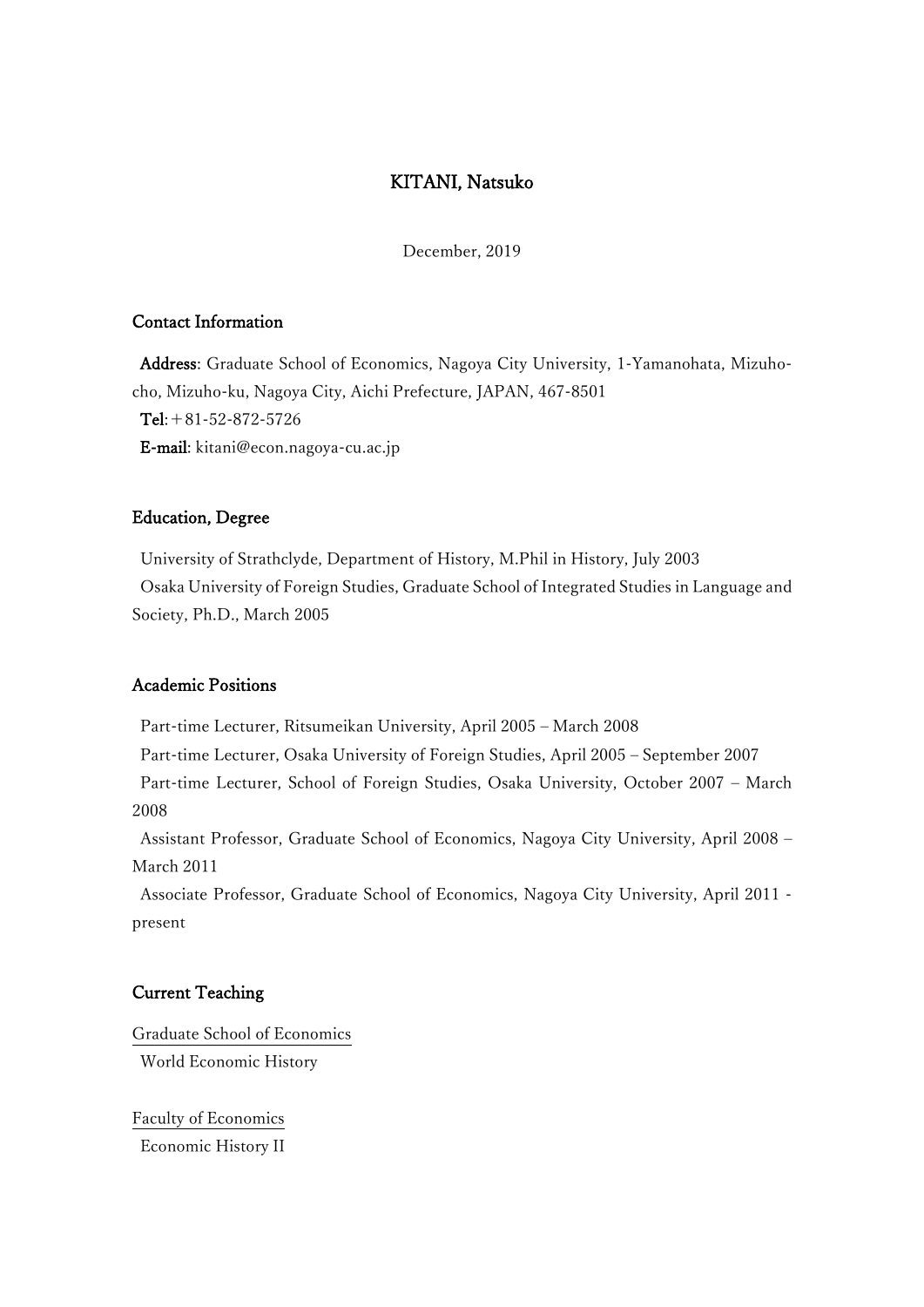World Economic History Business History of the World

### Fields of Study

Economic History of the British Empire, International Economic History

### Books

- 1. 'The Attitude of Capitalists in India under the British Colonial Rule: the Activities and Opinions in the 1930s' in Yasuo Inoue (ed.) The Economic Growth in Japan and Asia (Nihon to Ajia no Keizai Seicho), Koyo Shobo, pp.86-105, 2015 (in Japanese).
- 2. 'Jangle Book: the British Rule and India's Response' in Takao Fujikawa and Atsushi Goto (eds.) World History through Animated Cartoons [Anime de Yomu Sekaishi], Yamakawa Shuppansha Ltd., pp.133-152, 2015 (in Japanese).
- 3. (with Naoto Kagotani) 'The Conflict and Appeasement between the Imperial Economies: The Tripartite Relations among Japan, Britain and India over the Indo-Japanese Negotiations', in Ken Ishida (ed.) Expanding Empire, Spreading Empire: Japan, Britain and Asia toward the Second World War [Bocho suru Teikoku, Kakusan suru Teikoku: Dai-Niji Taisen ni Mukau Nichi-Ei to Ajia], University of Tokyo Press, pp.55- 79, 2007 (in Japanese).

### Published Papers

- 1. 'The Trends of the Research on the International Economic Order of the 1930s: The Views on the British Imperial System of Preferential Tariff Established in 1932', OIKONOMIKA, pp.81-88, 2016 (in Japanese).
- 2. 'The Network of Entrepreneurs in Bombay in the 1920s', OIKONOMIKA, Vol. 47, No. 3 & 4, pp.43-72, 2011.
- 3. 'The Prosperity of Agriculture and the Development of Industry in British India during the Inter-War Period: The Views of Indian Tariff Board of 1926 and 1932', Journal of History for the Public, Vol. 6, pp.63-79, 2009 (in Japanese).
- 4. 'The Economic Views of Sir Purshotamdas Thakurdas on the Basis of the Trade Relationship with Japan in the First Half of the 1930s: Through the Introduction of Purshotamdas Thakurdas Papers', Bulletin of Asia-Pacific Studies, pp.131-148, 2007 (in